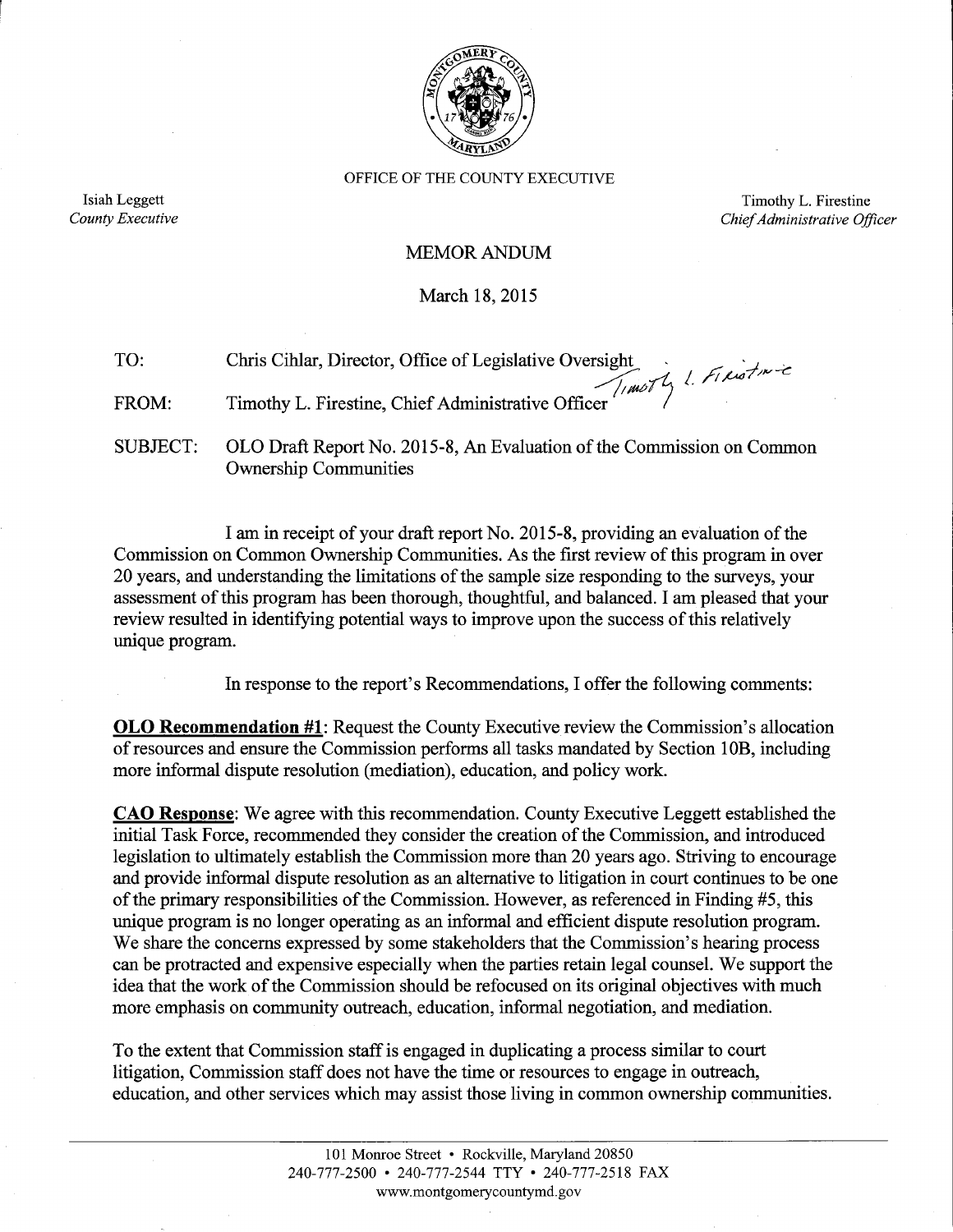Chris Cihlar, Director, OLO Page 2 March 18, 2015

We are determining what steps could be taken to promote a more robust informal resolution program. For example, the mediation offered by the Commission is currently optional. Mandating participation in mediation may serve to enhance the Commission's ability to function as an alternative dispute resolution program while also enabling Commission staff to engage in other more productive activities.

Funding for the Commission is supported by an annual fee charged to every common ownership community unit. It is necessary to strike an appropriate balance between the fees and the services which these common ownership communities receive.

**OLO Recommendation #2:** Request the Executive to develop an electronic case management system for all Commission complaints and a database inventorying all relevant information regarding common ownership community.

**CAO Response:** While we recognize the need to determine and develop an optimum way to enable staff to provide support to the Commission through the use of electronic data management, the Office of Consumer Protection (OCP) does not currently have this technology. This year, OCP will work with the Department of Technology Services to upgrade the department to an electronic case management system. At that time, we will assess the needs of the Commission as well.

**OLO Recommendation #3:** Absent significant drawbacks, including organizational capacity to absorb the Commission, relocate the Commission on Common Ownership Communities from the Office of Consumer Protection to the Department of Housing and Community Affairs (DHCA).

**CAO Response:** We recognize the need to provide sufficient resources to support the mission of the Commission. We believe that this concern is best addressed by refocusing and adjusting the Commission's complaint resolution process to ensure that it operates as an alternative dispute resolution process. In addition, we recognize that sufficient information technology resources would need to be provided to OCP and the Commission in order to accomplish this goal. We believe the Commission's operational efficiency will be greatly improved as a result of the implementation of the first two OLO recommendations.

We believe that the work of the Commission should be refocused on its original mission of educating owners and Association Boards on their rights and responsibilities, outreach for the purpose of building stronger organizations, and most importantly, utilizing its resources to create a system which provides an incentive to mediate differences rather than relying on litigation. We realize that the Commission needs additional resources to get the job done. This includes financial, human, and technology resources to help the operation run smoothly. Once this assessment is complete, we will revisit the issue of where the Commission should be located.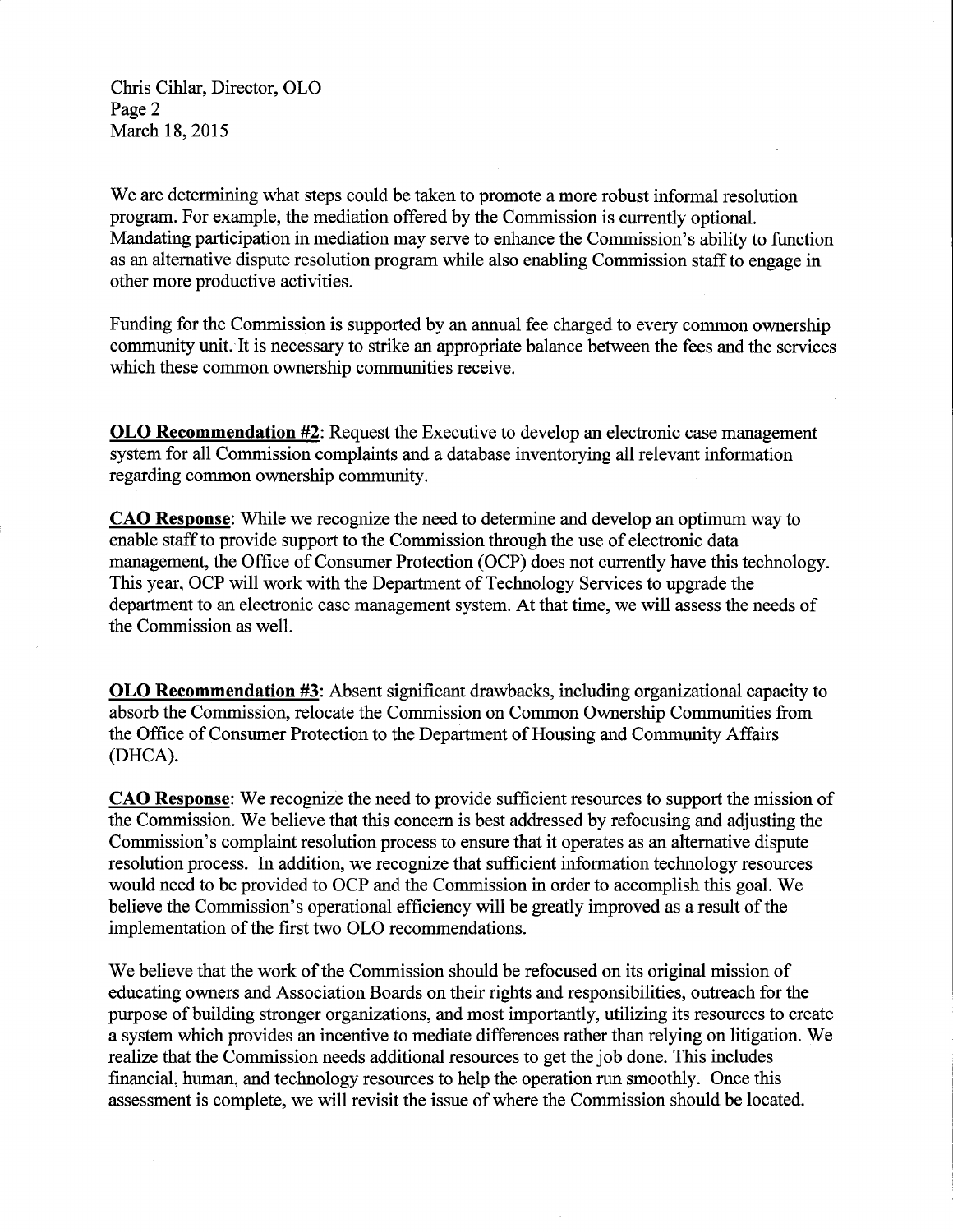Chris Cihlar, Director, OLO Page 3 March 18, 2015

Again, I thank the Office of Legislative Oversight for its work on this report. If you have questions or need additional information please contact Fariba Kassiri, Assistant Chief Administrative Officer.

## TLF:ef

Fariba Kassiri, Assistant Chief Administrative Officer  $cc$ : Eric Friedman, Director, Office of Consumer Protection Clarence Snuggs, Director, Department of Housing and Community Affairs Sonny Segal, Director, Department of Technology Services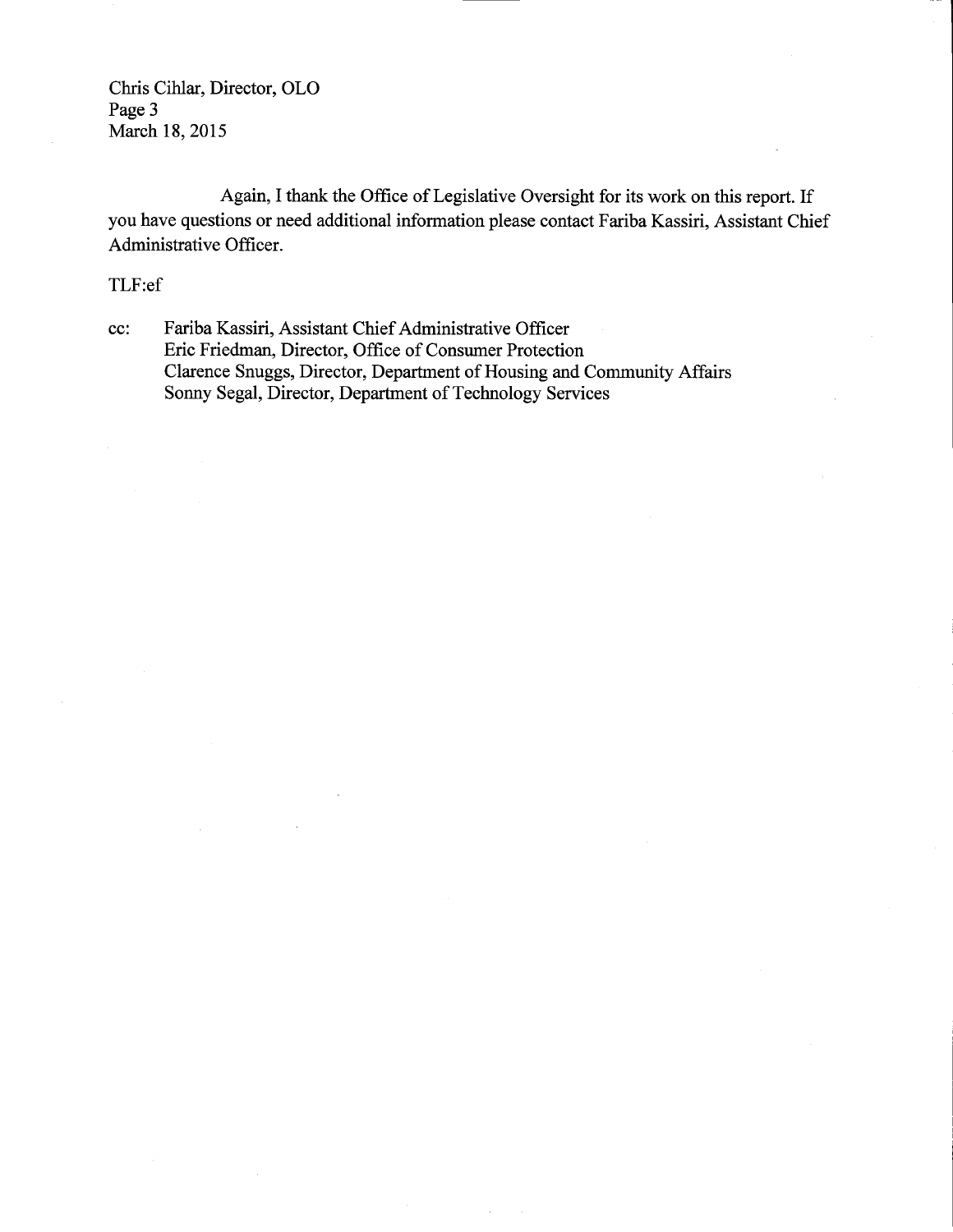

# **MEMORANDUM**

- TO: Kristen Latham and Stephanie Bryant Legislative Analysts Office of Legislative Oversight
- FROM: Rand H. Fishbein, Ph.D., Chair Marietta Ethier, Esq., Commissioner Commission on Common Ownership Communities
- DATE: February 27, 2015
- SUBJECT: Commission on Common Ownership Response to the draft OLO Report Entitled: *An Evaluation of the Commission on Common Ownership Communities*

The purpose of this memorandum is to provide the official response of the Commission on Common Ownership (CCOC) to the draft report of the Office of Legislative Oversight (OLO) on the operations and requirements of the (CCOC) entitled: *An Evaluation of the Commission on Common Ownership Communities*.

\_\_\_\_\_\_\_\_\_\_\_\_\_\_\_\_\_\_\_\_\_\_\_\_\_\_\_\_\_\_\_\_\_\_\_\_\_\_\_\_\_\_\_\_\_\_\_\_\_\_\_\_\_\_\_\_\_\_\_\_\_\_\_\_\_\_\_\_\_\_\_\_\_

## **Introduction**

The CCOC wishes to express its gratitude to the Office of Legislative Oversight for the impressive report it has produced and the important contribution it is sure to make in strengthening the CCOC and, by extension, improving good governance and social stability in common interest communities across Montgomery County.

Special words of appreciation are due Legislative Analysts, Kristen Latham and Stephanie Bryant, for the fair and balanced manner in which they analyzed the mandate, administrative requirements and constraints under which the CCOC operates. -Their openness to suggestions, diligence and professionalism, throughout the period of their work with the Commission speak highly of their efforts. The Commission looks forward to following up with the OLO in the coming months as we work to make many of changes in policies and procedures suggested by its report – changes that we expect will improve both the efficiency and effectiveness of the services we deliver to County residents.

## **Mandate, Expectations and Realization**

The original drafters of Chapter 10B rightly identified the needs of COCs as shown in the recitation of the issues they expected the Commission to address -- issues ranging from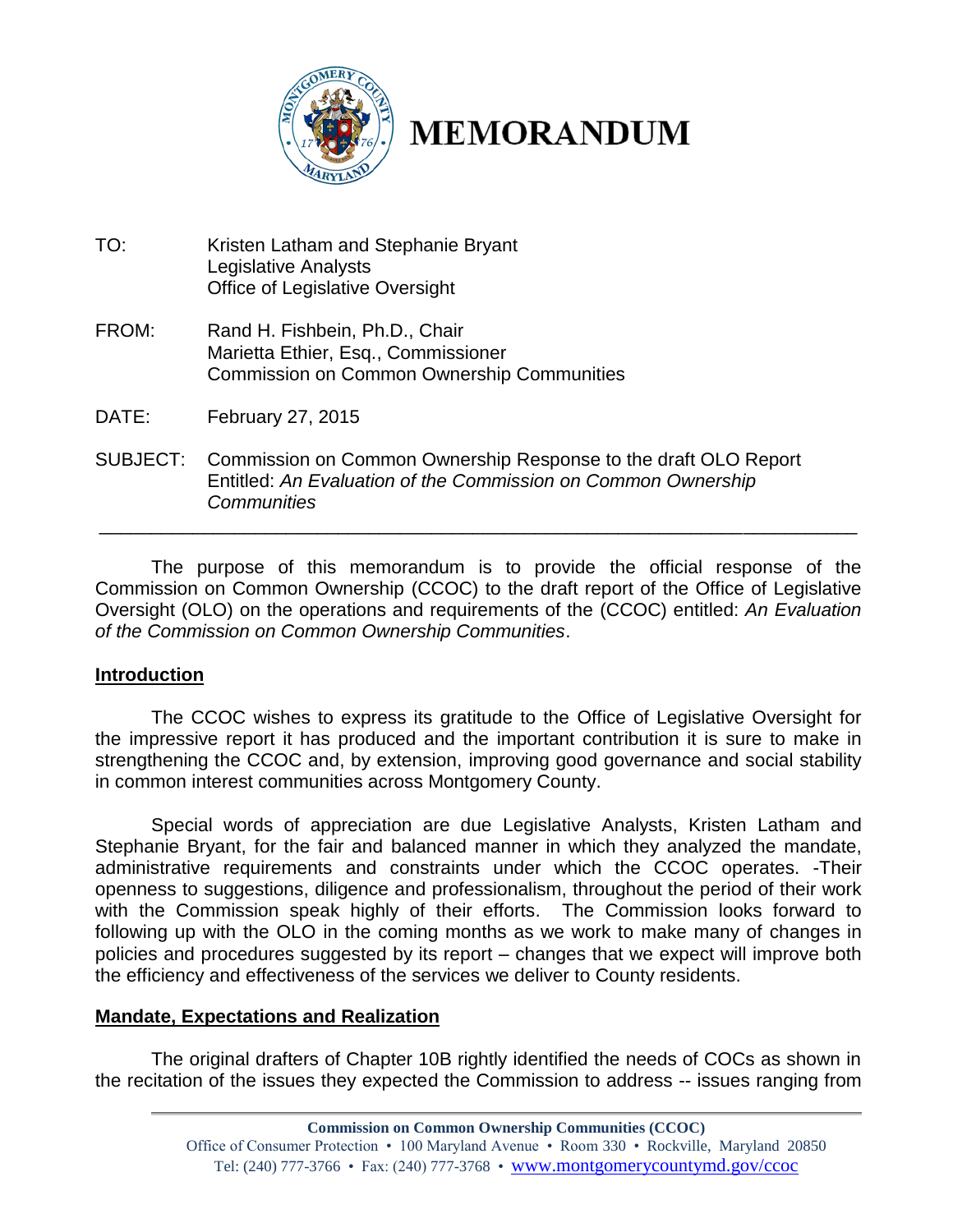governance, education and dispute resolution, to matters relating to the maintenance of property values and the financial health of COCs as a means of preventing public financial liability.

The OLO rightfully points out in its General Findings that: "(t)he Commission's resources have been focused on dispute resolution and as a result, the Commission has done limited work towards their mandated education and policy missions." Putting the best possible light on the data, last year the Commission reached, through seminars and its annual forum, less than 10% of board members and less than 1% of unit owners. Here are a few examples of what we could and should be doing:

 There are a number of COCs that are financially very secure, well-staffed and are exploring various cost saving approaches. The Commission should be a conduit for the exchange of information whereby the haves share with the have-nots. One condominium replaced 1700 light bulbs in common areas with LED bulbs. The project resulted in annual savings in electricity of \$29,888. The original cost was \$23,603. This is a building with only 97 units.

Moreover, with Pepco incentives the condominium paid under \$5,000 to replace the bulbs and may realize an additional \$2500 in saving if it undertakes an energy study through PEPCO's consultant Lockheed Martin. The Commission should be disseminating information on such projects and if necessary identifying banks and other funding sources who could loan COCs money to underwrite same. If one fourth<sup>1</sup> of the COCs undertook such a cost saving measure there could be a potential *collective reduction in the cost of electricity of \$7,762,500 the second year*. 2

- The 1261 requests for information in an eighteen month period highlighted in the OLO report shows a hunger for knowledge. A brochure on how to hold an election doesn't assure compliance. A webinar or webcasts where board members can ask questions is much more effective. The Commission could, and should, organize, market and sponsor many such interactive communication sessions.
- A recent informal survey conducted by the Commission identified a substantial number of COCs as self-managed. As a recent case before the Commission shows this is fertile ground for financial mismanagement. The Commission could pair successful COCs with those needing help and could establish an educational program specifically for self-managed entities and identify inexpensive sources of financial support.
- The potential for creativity is almost limitless from identifying addressing basic needs such as sample forms, resolutions and similar documentation to investigating the possibility of having COCs use sequential generation of electric and thermal energy from a single fuel source such as natural gas

 $\overline{a}$ 

Many COCs are HOAs with limited common areas but many condominiums are much larger than the 97 unit building identified above.

 $2$ This assumes a one year payback.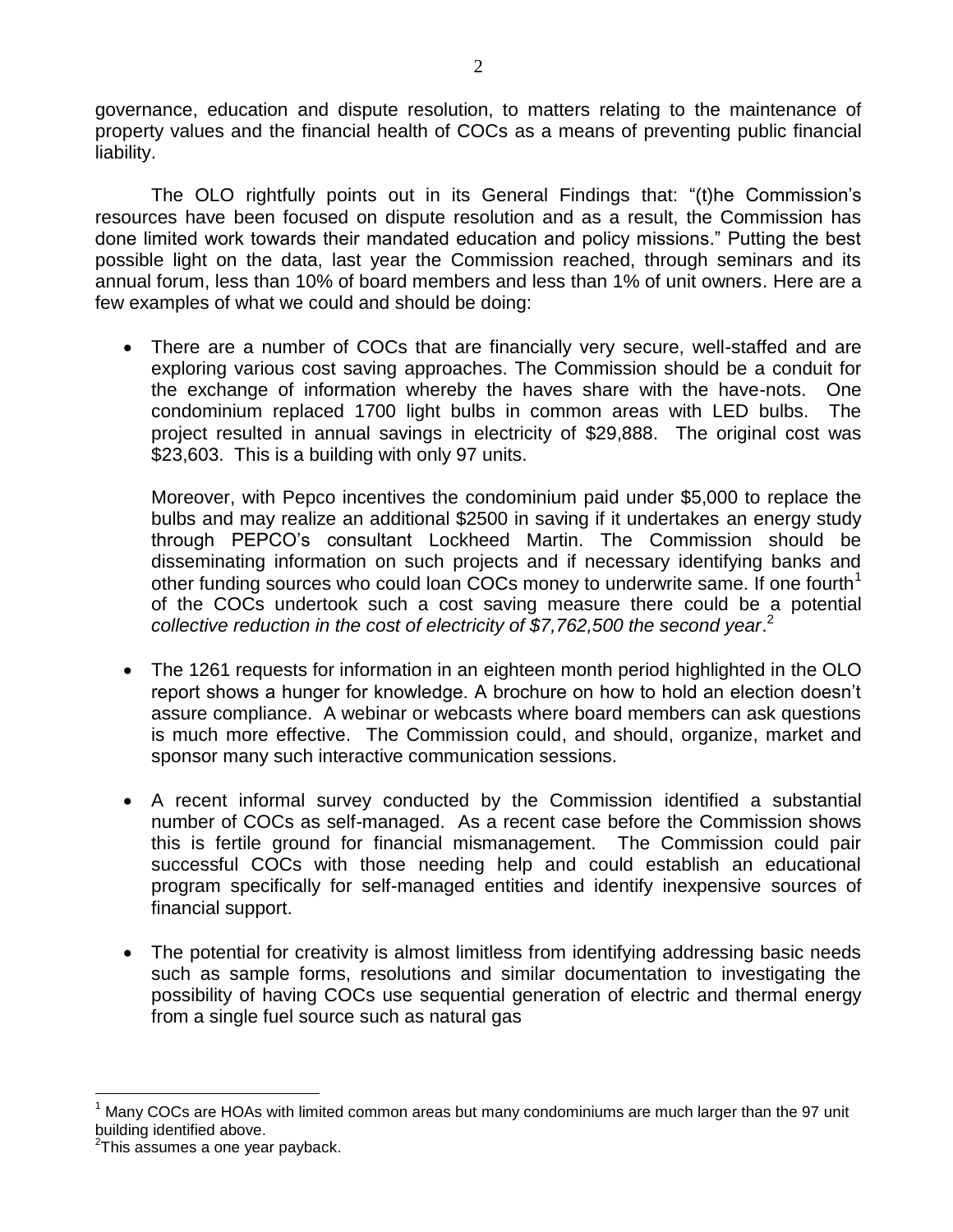## **Staffing**

We concur, wholeheartedly, with the OLO recommendation that the CCOC is in urgent need of additional staffing. The Commission has done some further identification of the needs and the staff required to address all of the functional areas covered in our statutory mandate. We have urged both the County Executive and the Council to address these requirements fully in the FY 2016 budget so that the Commission can build the capacity essential to its function.

#### **Automation**

Your second recommendation recognizes that the key to efficient and effective delivery of services is automation. Unfortunately the Commission's ability to communicate digitally with its constituents in a targeted fashion and in real time is virtually non-existent. At present, the Commission has:

- no digital case management system (unlike the courts and the Office of the County Attorney),
- no digital survey capability,
- no ability to collect and disseminate real-time performance metrics,
- no ability to develop or track budgets,
- no ability to do digital messaging, conference calling, media communications, scheduling,
- no ability to efficiently manage personnel and task allocations,
- no ability to interface with other County agency data sets,
- no modern user-friendly web site,
- no ability to host interactive online courses or educational programs, and
- no ability to serve as an integrated digital clearing house for information on common ownership communities.

The Commission is in discussions with several organizations regarding how it might fully modernize its data management system from one that is essentially paper-based to one that is fully digitized.

Your report also points out that recently enacted Council Bill 45-14 will add significantly to the need for information gathering, processing and tracking. The Commission believes that this is true and urges the Executive and the Council to provide the Commission with additional resources to address this additional workload.

#### **Dispute Resolution Process**

The Commission is in agreement that the present dispute resolution process is long and paper intensive and that some of the "lesser" claims could be handled in a more informal manner and at less cost. Our staffing requests indicate a strong need to build the capacity for dispute resolution across the full continuum of conflict, from the intervention of an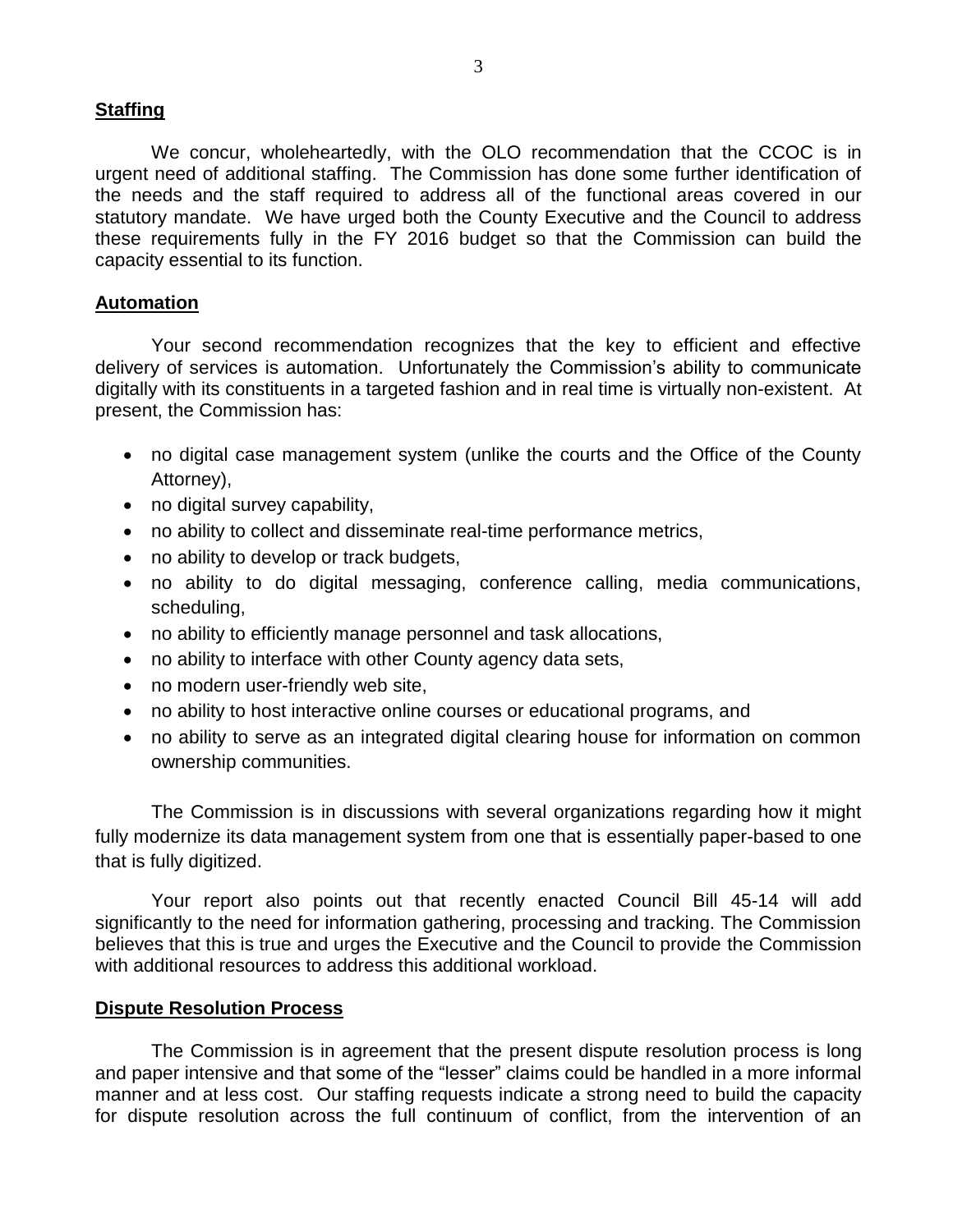ombudsman, to mediation to formal adjudication of complaint by a quasi-judicial hearing panel.

Recently, the Commission established a Process and Procedures Committee for the purpose of comprehensively evaluating all CCOC case operations from intake to final disposition with the goal of identifying greater efficiencies without sacrificing fundamental due process rights. The Committee will report back to the full Commission with its recommendations that could range from simple changes in policy to enhancement to our basic authorities. The issues which you have identified will be part of this process.

#### **Ethics Commission Ruling**

We respectfully request that you add a recommendation that in the absence of any proven problem with attorneys serving as Panel Chairs and also practicing before the Commission, all previously approved attorneys should be permitted to resume their duties while the concerns of the Ethics Commission are being addressed.

*The Ethics Commission's Letter of Guidance has had crippling effect on the Commission's operations by forcing a Fifty Percent (50%) reduction in our pool of volunteer attorney panel chairs. Attorneys who practice before the Commission and who also serve as Panel Chairs, have been barred from serving the Commission until questions of an appearance of a conflict of interest (not actual), are satisfactorily resolved.*

To the best of our knowledge, there never has been a confirmed instance of a conflict of interest in the nearly 25 years of Commission panel operations. The four instances referenced in the OLO report "where individuals felt that there was a bias…" should be taken as anecdotal until confirmed by an evidentiary investigation. The CCOC has requested, but not received from the Ethics Commission, any details of the complaints made to the CCOC or the names of the complainants. Under these circumstances, it has been impossible for the CCOC to investigate the veracity of the claims or defend its actions.

Nevertheless, the Commission takes any suggestion of a conflict of interest very seriously and currently is looking into put in place additional safeguards to ensure such instances do not arise and if so, are dealt with appropriately.

As noted earlier, the Commission has established a Process and Procedures Committee to review all aspects of the Commission's operations. Part of their charge is to consider meaningful approaches to addressing the issues raised by the Ethic Commission. One idea now under consideration is to put in place "filters," both individuals and rules, that would help to screen attorneys for any actual and/or perceived conflicts of interest. These filters would be in addition to those already in place and which have safeguarded our process successfully for the last quarter century.

Lastly, we respectfully ask that the OLO include a statement in its report to the effect that the Ethics Commission, in its Letter of Guidance to the CCOC, was unable to cite any confirmed instance of a conflict of interest relating to attorney service as a panel chair and his/her practice before the Commission.